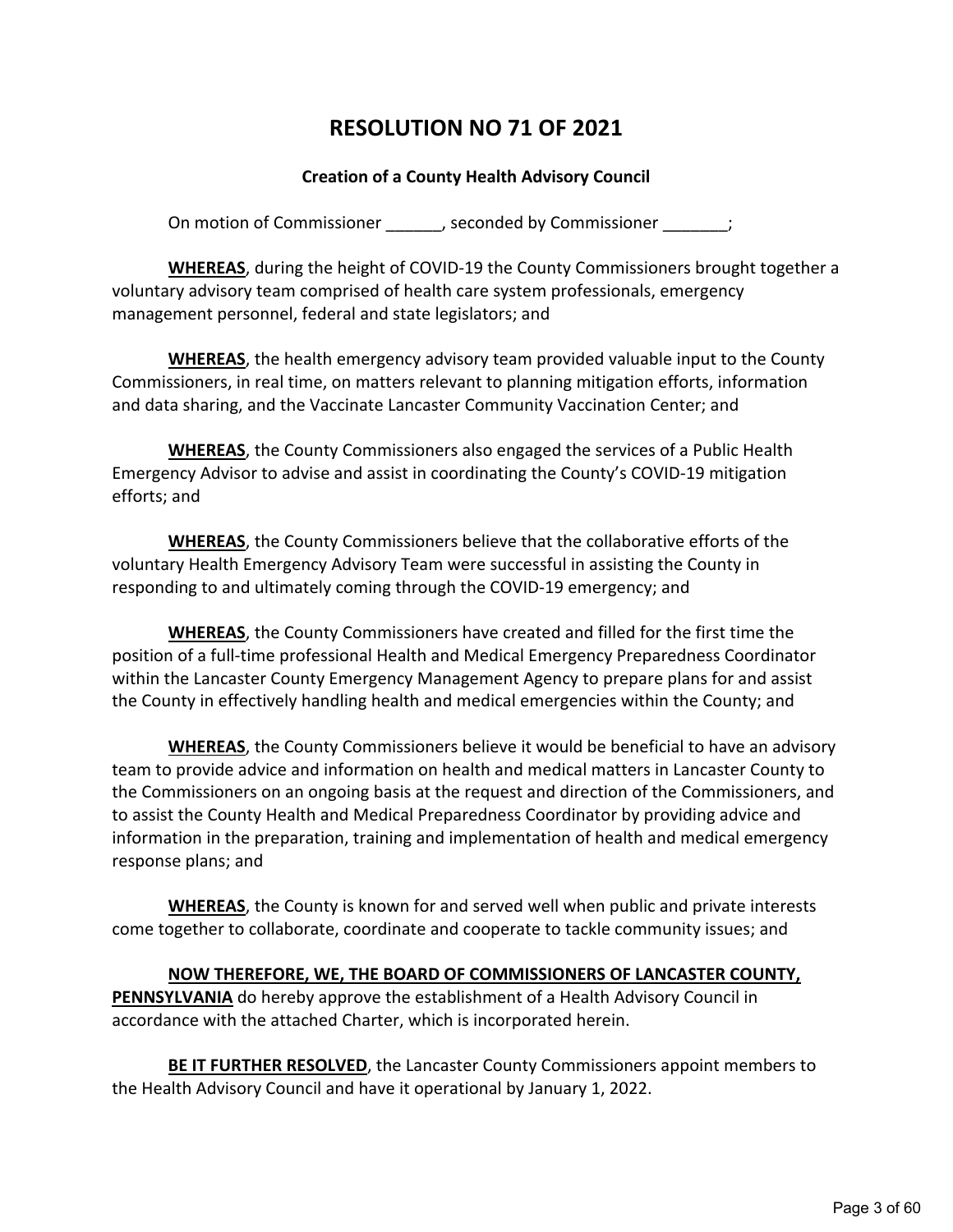ADOPTED this 6th day of October 2021 by the Board of Commissioners of the County of Lancaster, Pennsylvania in lawful session duly assembled.

\_\_\_\_\_\_\_\_\_\_\_\_\_\_\_\_\_\_\_\_\_\_\_\_\_\_\_\_\_\_\_\_\_\_\_ \_\_\_\_\_\_\_\_\_\_\_\_\_\_\_\_\_\_\_\_\_\_\_\_\_\_\_\_\_\_\_\_\_\_\_

ATTEST:

Larwrence M. George **Joshua G. Parsons, Chairman** County Administrator/ Chief Clerk

Ray D'Agostino, Vice Chairman

\_\_\_\_\_\_\_\_\_\_\_\_\_\_\_\_\_\_\_\_\_\_\_\_\_\_\_\_\_\_\_\_\_\_\_

\_\_\_\_\_\_\_\_\_\_\_\_\_\_\_\_\_\_\_\_\_\_\_\_\_\_\_\_\_\_\_\_\_\_\_

Craig E Lehman, Commissioner

Board of Commissioners of Lancaster County, Pennsylvania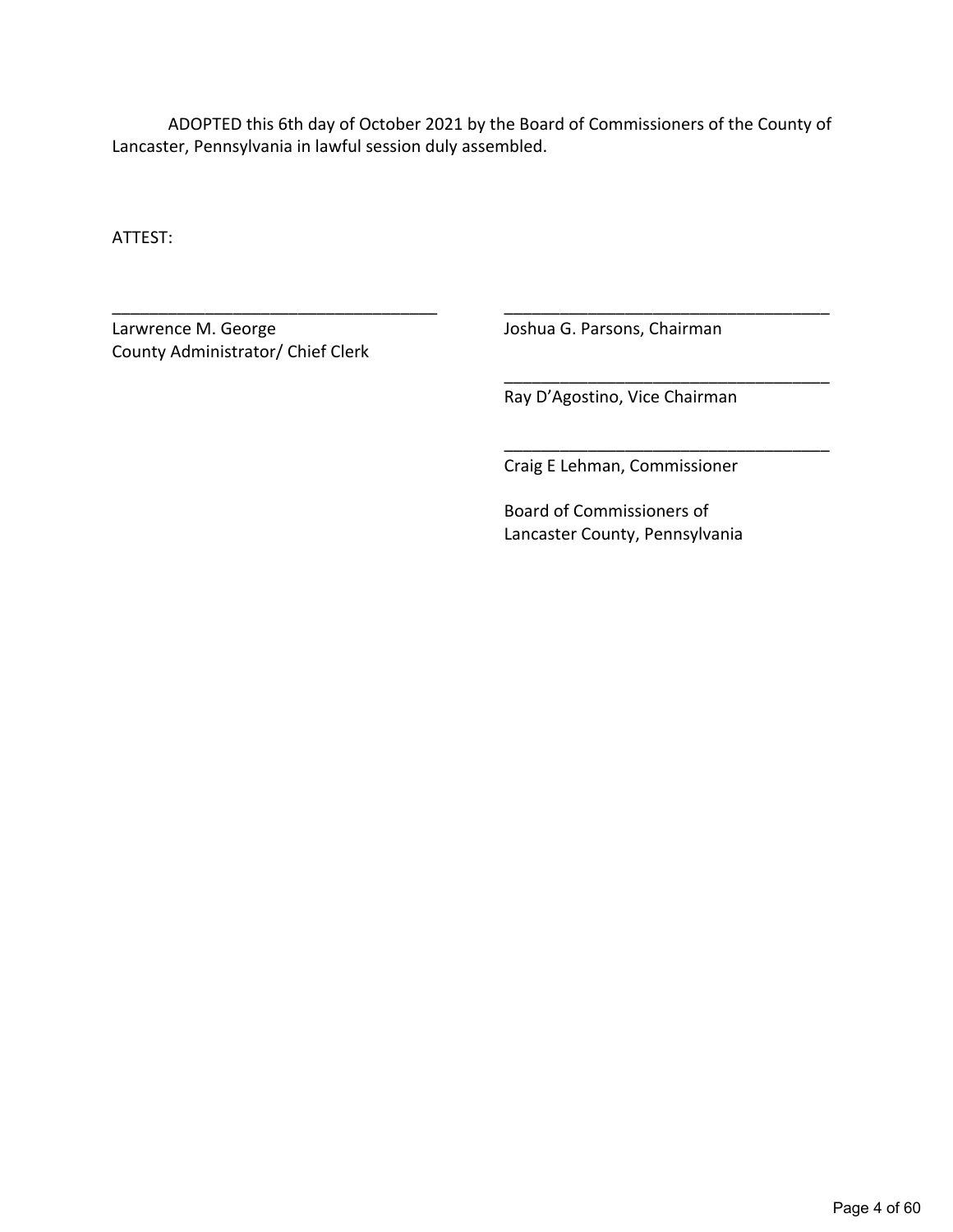#### **Charter of the County Health Advisory Council Lancaster County, Pennsylvania**

## ARTICLE I: NAME

The official name of this organization shall be the Lancaster County Health Advisory Council (hereinafter "Advisory Council" or "Council").

# ARTICLE II: PURPOSE

As established by the Lancaster County Board of Commissioners ("the Commissioners") in Resolution  $\blacksquare$ , the Lancaster County Health Advisory Council shall advise the Commissioners on matters of health emergency planning, and provide information, data analysis and recommendations on matters of community-wide health in Lancaster County. Specifically, the Advisory Council shall provide evidence-based advice on the detection, prevention and response to medical illnesses that may or do pose an emergent threat to health of Lancaster County residents. The Council is solely a creation of the Commissioners and not established pursuant to the Local Health Administration Law (Act 315 of 1951). None of the provisions of the Local Health Administration Law shall apply to this Council.

# ARTICLE III: FUNCTIONS

The Lancaster County Health Advisory Council is established to perform the following functions:

- 1. Assist the County Health and Medical Preparedness Coordinator in the development and implementation of the Lancaster County Health and Medical Preparedness and Point of Dispensing (POD) Plans by conducting outreach and providing recommendations at the request and consent of the Board of Commissioners.
- 2. Provide relevant information, data and summary assessments to the Commissioners on emerging health threats.
- 3. At the Commissioner's request recommend strategies, grounded in consensus, to deal with emergent health threats to achieve positive outcomes.
- 4. Monitor health status indicators by collecting and analyzing aggregate community health data that will help to identify and provide perspective on community-wide health matters.
- 5. Assist County Emergency Management staff, at the County's request, with after-action reviews of events affecting health.
- 6. Participate in the development of Community Health Needs Assessments as requested by community-based health systems.
- 7. Upon direction and prior approval of the Commissioners, the Advisory Council may:
	- a. Work collaboratively with the Pennsylvania Department of Health on matters of health threats in Lancaster County.
	- b. Convene community partners and work with various coalitions to confer about health matters and develop consensus on responses to achieve positive outcomes.
	- c. Prepare and participate in community education programs on health matters as directed and approved by the Board of Commissioners.
	- d. Perform other services as requested by the Commissioners.
- 8. The Advisory Council shall not have the authority to expend or encumber County funds, enact or enforce policy or procedures, endorse programs or policies, or speak on behalf of the County.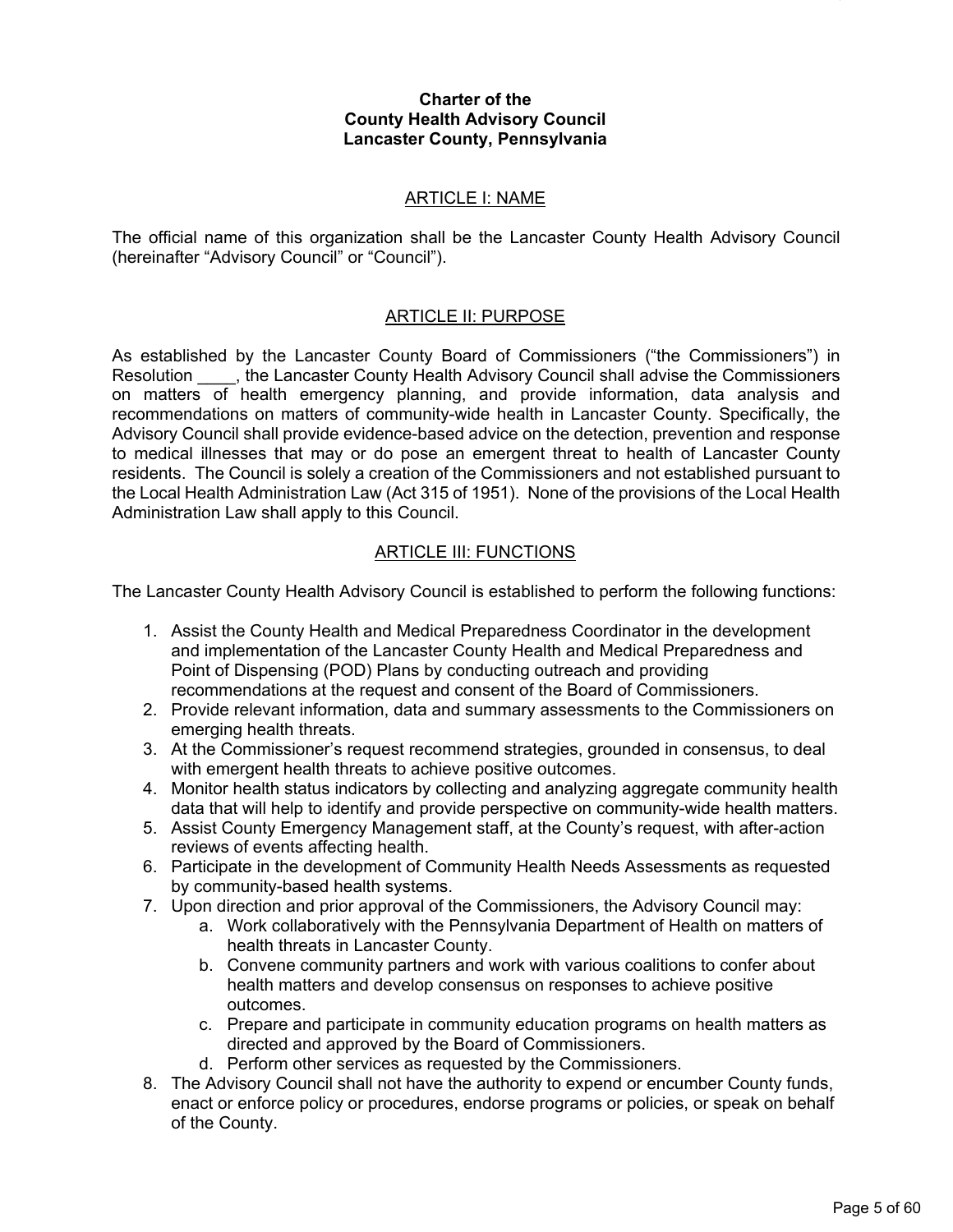# ARTICLE IV: MEMBERSHIP

# Section 1: Size and Composition

The Advisory Council shall consist of between 9 and 13 members, broadly representative of Lancaster County and appointed by the Board of Commissioners for a two-year term. Members shall be residents of or employed in the County of Lancaster. They may include knowledgeable community health representatives from such areas as, but not limited to, epidemiology, disease prevention, behavioral health, emergency medicine, hospital administration, congregate home medical care, occupational health, pediatric diseases, municipal governance, business, government and education.

The following are examples of sectors and organizations that may be appointed by the BOC to have representation on the Advisory Council:

- Health systems with a hospital physically located within Lancaster County
- Federally qualified health centers
- Medical and behavioral / mental health professionals
- Lancaster County Office of Aging
- Lancaster County Behavioral Health and Developmental Services
- Lancaster County municipalities and/or municipal associations
- Educational institutions (K-12 IU13, and post-secondary schools)
- Long term and/or personal care facilities (including skilled care and nursing homes)
- **Lancaster County Coroner**
- Lancaster County Board of Commissioners
- The disabled community
- Youth services
- **Emergency services**
- Community members (at large)

The Advisory Council may consult with and seek information from non-Council members as deemed appropriate.

#### Section 2: Nomination and Selection

Interested persons who desire to serve on the Advisory Council shall submit an application to the Commissioners in accordance with established County policies and procedures.

# Section 3: Terms

1. The Commissioners shall appoint members of the Advisory Council.

2. Terms of appointment shall be two (2) years. Appointments shall be staggered so that approximately one-half of the membership will expire each year.

3. Terms of members shall run from January 1 of the first year to December 31 of the second year. Regardless of term, members shall serve at the pleasure of the Commissioners.

4. Members may be appointed to multiple terms.

#### Section 4. Vacancies

When a member vacates their appointment prior to term completion, the Commissioners may appoint a replacement member for the remainder of the vacated member's unexpired term.

#### Section 5: Compensation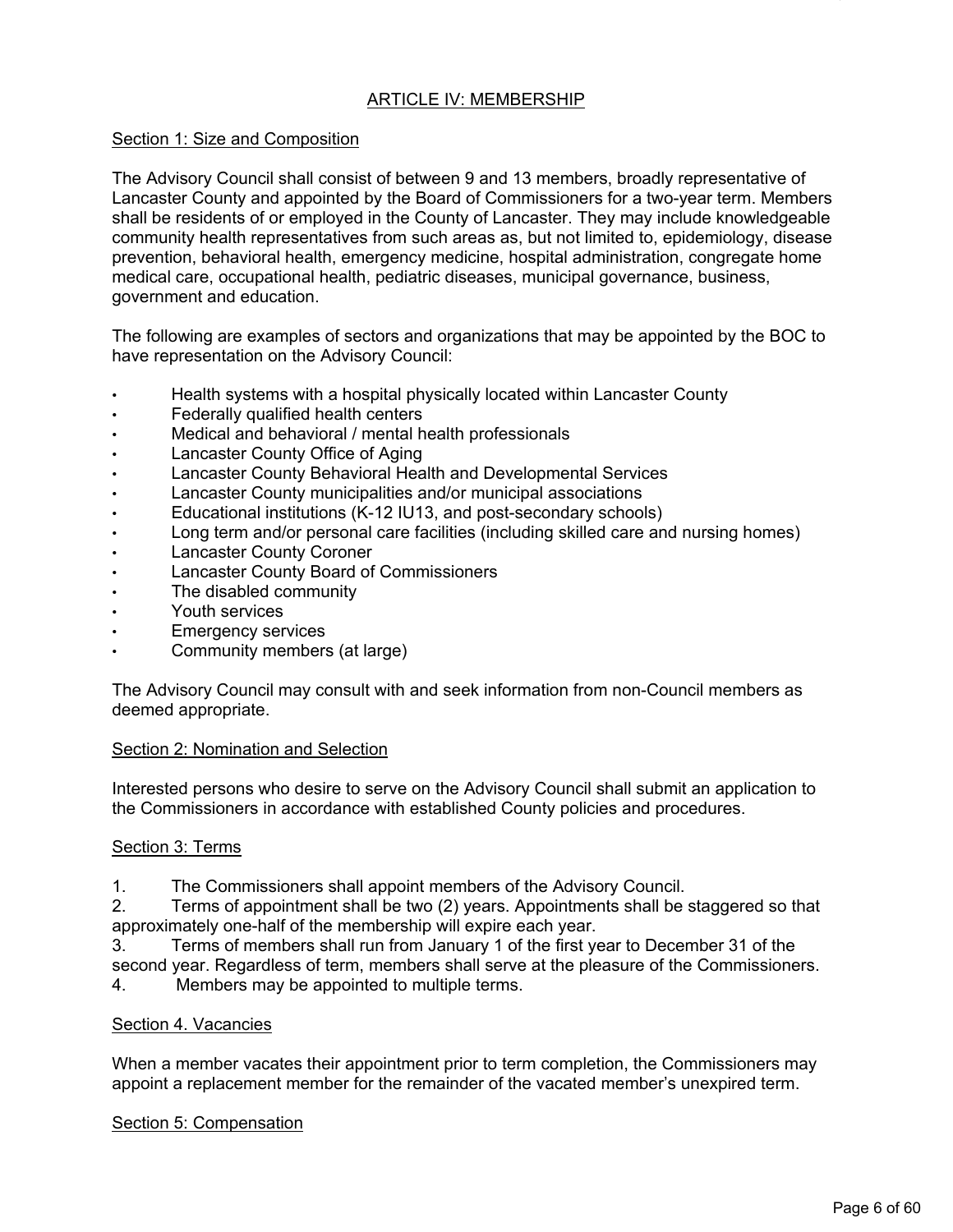Members shall serve without compensation, with the exception of approved reimbursements in accordance with policies and procedures approved by the Commissioners.

## Section 6: Quorum and Voting

1. A quorum of the Advisory Council shall be a simple majority (50% plus 1). A quorum of the Council shall be present to conduct business. All actions of the Advisory Council shall require a simple majority.

2. Membership and the attendant vote are personal and not transferrable.

# ARTICLE V: OFFICERS

## Section 1: Officer Positions

The officers shall consist of a Chairperson and Vice-Chairperson. The Chairperson shall be appointed by the Chairperson of the Commissioners. The Vice-Chairperson shall be selected by the Advisory Council Chairperson upon consultation with the Advisory Council.

#### Section 2: Duties

- 1. The Chairperson shall:
- a. Attend and facilitate all Advisory Council meetings.
- b. Act as spokesperson for the Advisory Council.
- c. Appoint members of all sub-committees, and chairpersons of such sub-

committees and serve as ex-officio member thereof.

- 2. The Vice-Chairperson shall:
- a. Fulfill the duties of Chairperson temporarily in their absence.
- b. Fulfill the unexpired term of the Chairperson should such a vacancy occur.
- c. Other duties as appointed by the Chairperson.

#### Section 3: Officer Terms

Officers shall serve for a term of one year from January 1 to December 31. Vacancies shall be filled in the same manner as the original selection. Officers may serve more than one term.

#### Section 4: Liaison

The Lancaster County Health and Medical Preparedness Coordinator, a staff member of the Lancaster County Emergency Management Agency, shall serve as liaison to the Advisory Council and be responsible for the following tasks:

1. Provide orientation for new Council members and officers about the Advisory Council and their role as Council members.

2. Work with the Advisory Council chairperson and committee chairpersons, if any, to ensure that responsibilities are fulfilled.

3. Work with the Advisory Council chairperson to set meeting agendas and ensure that accurate minutes of said meetings are developed.

- 4. Support setting up and conducting meetings.
- 5. Facilitate communication between the Advisory Council and the Commissioners.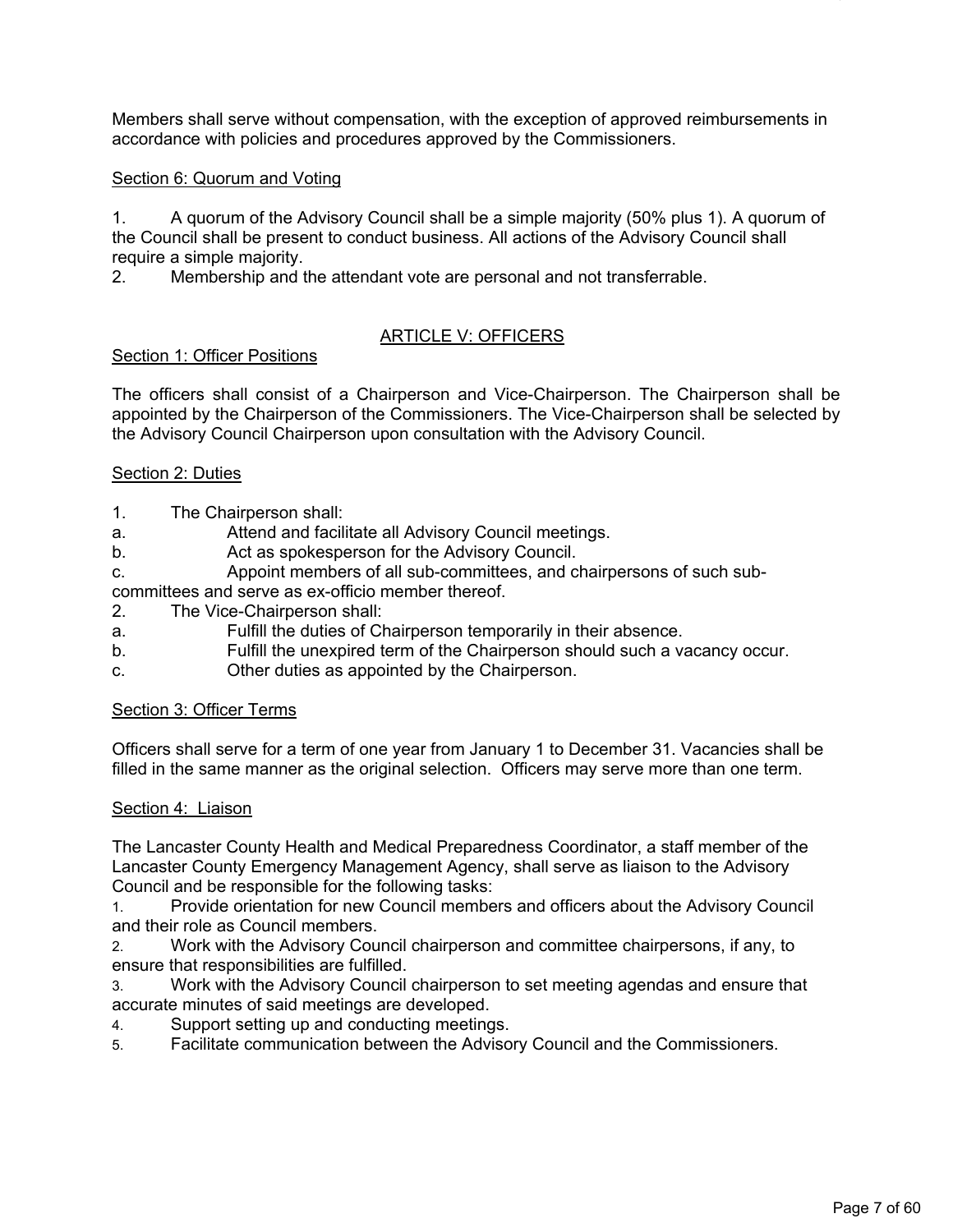# ARTICLE VI: MEETINGS

## Section 1: Regular Meetings

Meetings of the Advisory Council will be held at such intervals and at such times and places as deemed appropriate by the Council, but no less than once a year. An annual schedule of meetings, including dates, times and locations, shall be approved by the Advisory Council no later than October of the preceding year. The schedule of meetings shall be provided to the Office of the County Commissioners. Meetings may be cancelled with 24 hours' notice to the Office of County Commissioners.

#### Section 2: Special Meetings

Special meetings may be called as deemed necessary by the Chairperson of the Advisory Council or Commissioners with at least 72 hours' notice to the membership and public.

#### Section 3: Compliance with the Sunshine Law

The Council shall conduct all meetings in accordance with the Pennsylvania Sunshine Act, including notice and agenda requirements.

All requests for Council related documents shall be handled by the Lancaster County Right to Know Officer.

## ARTICLE VII: COMMITTEES

#### Section 1: Committee Formation

Committees of the Advisory Council may be established and abolished as deemed appropriate by action of the Council.

## Section 2. Appointments to Committees

Appointments shall be made by the Advisory Council Chairperson from among the membership. Committees may call upon members of the community to provide input with approval from the Committee Chairperson and Advisory Council Chairperson. The Advisory Council Chairperson shall be an ex-officio member of each committee.

#### Section 3. Reporting and Actions

Committees shall report to the Advisory Council and shall not take action independent of the Council.

#### ARTICLE VIII: PARLIMENTARY AUTHORITY

The rules contained in the most current version of Robert's Rules of Order, Newly Revised, shall govern all actions of the Advisory Council to the extent they are not inconsistent with other superior laws, rules and regulations.